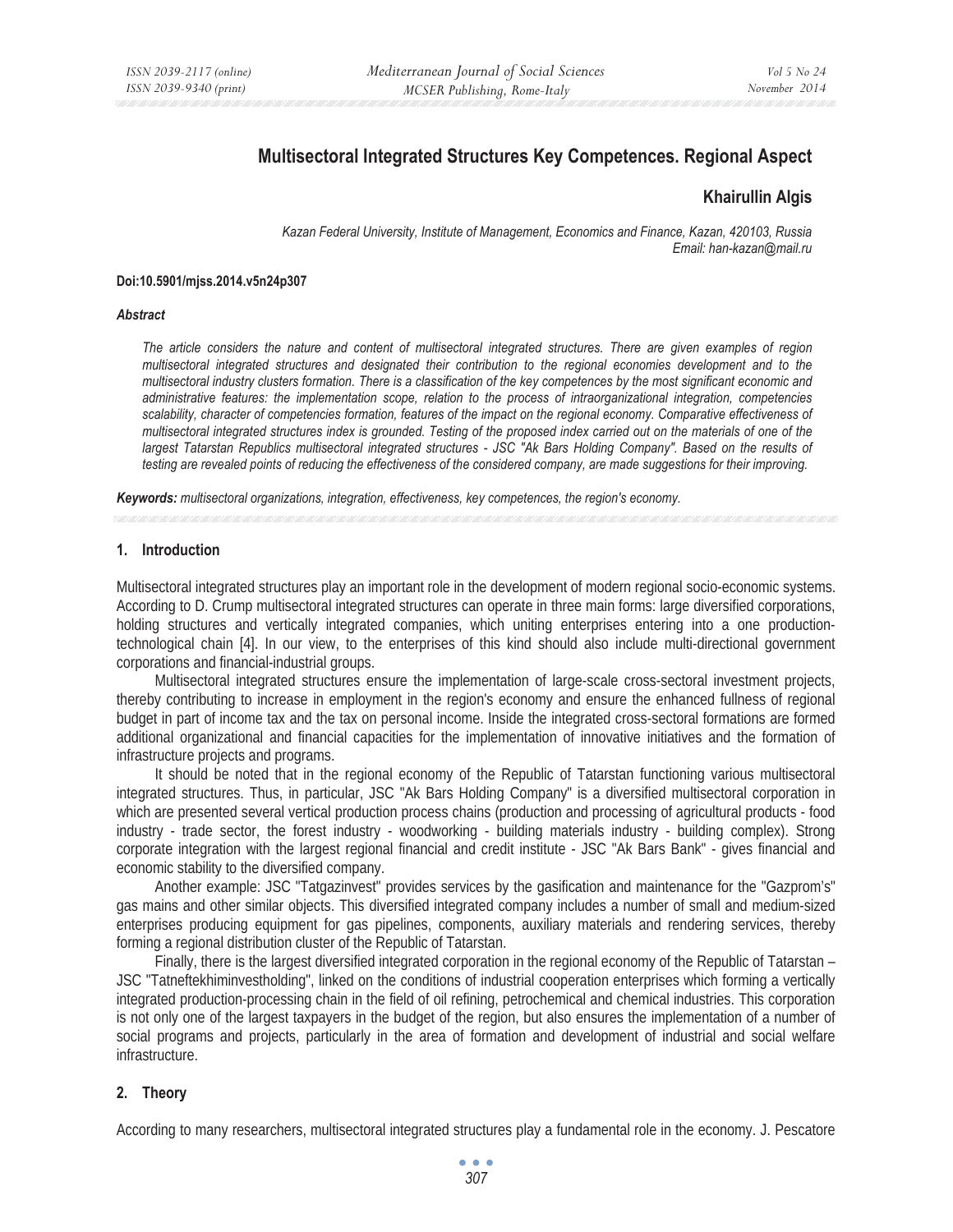| ISSN 2039-2117 (online) | Mediterranean Journal of Social Sciences | Vol 5 No 24   |
|-------------------------|------------------------------------------|---------------|
| ISSN 2039-9340 (print)  | MCSER Publishing, Rome-Italy             | November 2014 |
|                         |                                          |               |

pointed to their particular importance in the development of scientific and technical progress, generating and implementing innovations as early as 1974 [6]. Later R. Abrams [1] and P. Drucker [5] argued the role of multisectoral integrated structures in enhancing innovation processes, the formation and development of industrial clusters.

L. Brown notes the crucial role of diversified production structures to generate synergies in various areas, such as the acceleration of the process of creating new assortment positions of products, the formation of large-scale training programs for staff, implementation of infrastructure projects [3]. However, we have to agree with the Michael Porter's opinion that creation of long-term positive synergies in diversified corporations is possible only if each of their divisions has enough detailed, science-based development strategy, based on the synthesis of which is formed a common strategy of socio-economic development of the multisectoral integrated structure [7].

The positive effect of large diversified companies in the development of regional socio-economic systems, improving their competitiveness in general recognized by a number of researchers [8], [9]. D. Ulesov, G. Murtazina and L. Safiullin allocate special role of large multisectoral structures in the formation of the modern knowledge economy [10]. In this regard, it should be noted that the multisectoral industrial formations are traditionally more significant organizational and financial opportunities for the creation and development of corporate training centers, including corporate universities, than in other types of companies. This kind of centers not only provide long-term sustainable improvement in productivity this very diversified structure, but also contribute to the improvement of the educational potential of the region's economy as a whole.

It should be noted, that in the Republic of Tatarstan not one of the multi-structures, including such significant financially and organizationally as JSC "Tatneftekhiminvestholding" or "Ak Bars Holding Company", are not created yet corporate universities. In our opinion, it is connected with a certain inertia of diversified structures management thinking, lack of understanding of the role of the system corporate entity in their development. In addition, the multisectoral integrated structures play a significant role in stimulating the progressive development of small, including innovation, entrepreneurship in the region's economy [2].

Thus, the main functions of the multisectoral integrated companies are:

- providing a positive synergistic effect due to the formation and use of sustainable cooperation and integration relations between enterprises of different industries;
- realization of large-scale cross-industry investment projects, which would not be available for implementation at the level of a specialized company because of financial and organizational-economic limits;
- the formation of additional features to activation the processes of financing of research and development activities, including cross-cutting;
- active participation in the formation and improvement of regional production and social-welfare infrastructure, the implementation of large-scale programs of corporate social responsibility;
- assistance in accelerated formation of a knowledge economy, the development and improvement of intellectual capital through additional financial and institutional capacities, including in terms of ensuring the active processes of educational-industrial cooperation with institutions of higher and middle specialized education in the region;
- growth of opportunities for lobbying activities, including legal character activities, provided by the regional Chamber of Commerce, business associations, etc.

However, in the special literature is not revealed enough the issue about the specifics of multicore integrated entities competencies, the classification of this kind of competencies, features of estimation of economic efficiency of functioning and development of multisectoral structures.

# **3. Results**

Key competences of diversified integrated structures are their most important functions, accumulated knowledge, develop skills activities to ensure the generation and implementation of competitive advantages. It is obvious that the system of multisectoral integrated structures competencies should have some differences from the competencies of large specialized corporations. In particular, for the multisectoral nature integrated companies are particularly important competences related to the organization and implementation interaction between separate units, with circulation of information between structures of diversified company, with ensuring effective integration processes in the field of generation and introduction of innovations, with formation and implementation of joint large-scale investment projects, social programs that are relevant to corporation as a whole, etc.

Formation of diversified integrated company's core competences system requires specialized knowledge and skills in the sphere of multisectoral production technology plan and characteristics of management systems for the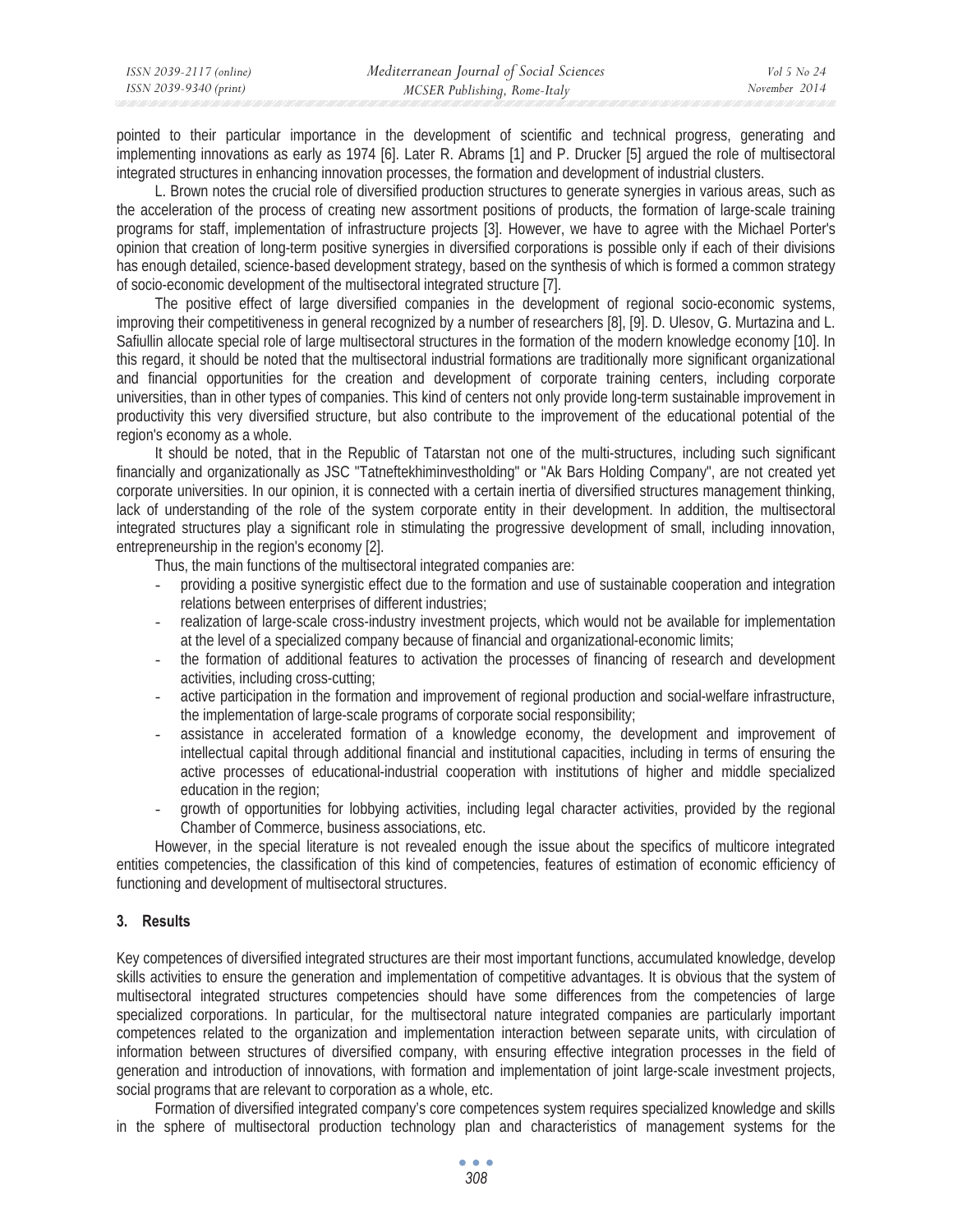administrative personnel of the corporate structure of the species.

The author proposes classification of multisectoral integrated formations key competences by the most significant economic and managerial characteristics (Table 1).

The first of the highlighted in Table 1 multisectoral integrated structures key competences classification features is common to both types of structures under consideration, and for the companies of a different type; subsequent classification features are specific to organizations is primarily the multisectoral nature of the activities.

**Table 1.** Classification of multisectoral integrated structures key competences (Based on own researches)

| <b>Classification features</b>                               | Types of key competences                                                                                                                                                                                                                                                                             |  |  |  |
|--------------------------------------------------------------|------------------------------------------------------------------------------------------------------------------------------------------------------------------------------------------------------------------------------------------------------------------------------------------------------|--|--|--|
| 1 Scope of implementation                                    | - production competences;<br>- financial competences;<br>- scientific and innovative competences;<br>- competences in the sphere of personnel management;<br>- marketing competences, etc.                                                                                                           |  |  |  |
| 2 Relationship to intraorganizational<br>integration process | - Specific competences of individual activities (sectors) of the structure;<br>- Specific competences of integration processes between activities;<br>- Specific competences to manage a diversified structure as a whole.                                                                           |  |  |  |
| 3 Competencies scalability                                   | - non-scalable competences;<br>- competences scalable within a multidisciplinary structure with minor<br>modifications:<br>- competences scalable with significant modifications;<br>- competences scalable without modification (standard).                                                         |  |  |  |
| 4 Character of competencies formation                        | - competences developed by outside organizations (for example, by<br>consultants);<br>- competences created by experts of this very diversified structure.                                                                                                                                           |  |  |  |
| 5 Features of the impact on the regional<br>economy          | - competences, forming secondary effects in the region real economy sectors;<br>- competences, creating secondary effects in the service sector of the regional<br>economy and infrastructure sector;<br>- competences, without significantly affecting on the development of the region<br>economy. |  |  |  |

So, depending on the relationship to the integration process is proposed to differentiate the key competences to the characteristic for certain types of diversified organization economic activities and to related to processes of integration between different types of activities. The latter include some innovative ways of interaction between the activities within a multisectoral structure, methods of formation and realization of cross-sectoral industrial projects, interbranch R & D, organization of intra-settlement etc. In addition, it is advisable to identify the key competences that are typical for multisectoral organization management system as a whole, the content of which significantly differ from the specialized company management competences.

Diversified organization key competencies classification, depending on their degree of scalability, i.e. the ability to use in a wide range of departments and activities of the organization, has fundamental importance. So, those manufacturing, financial, human and other competences that are formed within one of the activities of a multisectoral organization and cannot be used in other activities are non-scalable. Ideally, most of the key competences of a multisectoral organization must be scalable, albeit with some modifications, within all or the vast majority of directions of activity across industries.

From formation character positions key competences that are created by specialists of this very diversified organization are particularly important. In our opinion, under the same conditions, this kind competencies in most cases are higher quality than competences generated by third-party consultants. It should be noted that using the third-party services for the formation of the key competences is increase the risk of leakage of confidential information that economically significant for the diversified production formation.

Finally, diversified integrated organization key competencies classification is importance for the regional economy. Ideally, this kind competencies should provide multidirectional secondary positive effect for all sorts of regional economy organizations (small enterprises involved by the subcontract, the scope of specialized logistics and service companies, higher education institutions under the conditions of industrial-educational cooperation, etc.).

Separate methodological problem is the evaluation of functioning and development of integrated multisectoral organization effectiveness, instruments of which obviously must be different from the effectiveness evaluating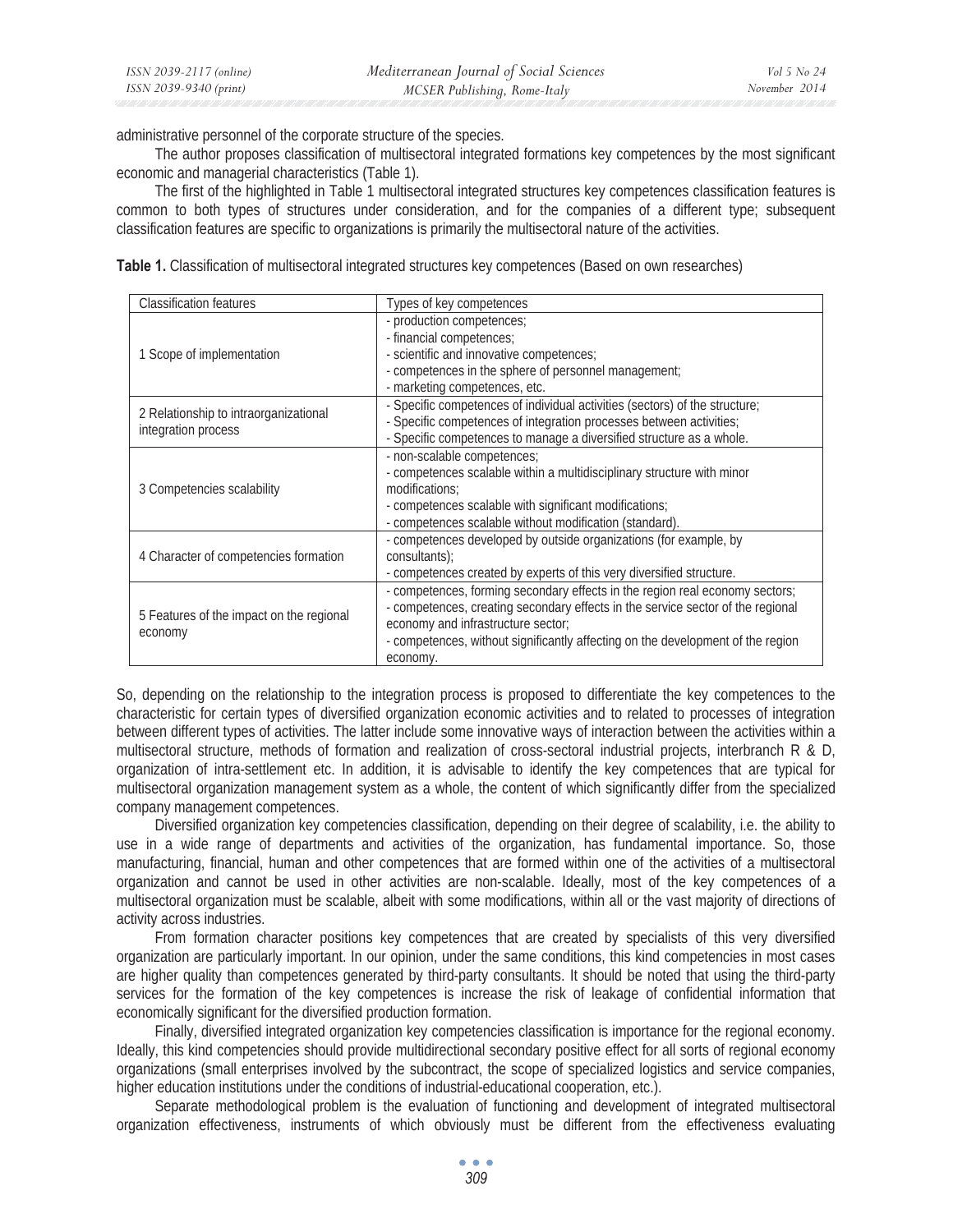instrumentation of a specialized company. This kind of evaluation is necessary, first of all, to identify the most significant reserves for increasing the effectiveness of multisectoral organization and consequently improving the system of key competences aimed at effective mobilization of these reserves.

To solve the problem of complex effectiveness evaluation of diversified companies we propose index of the comparative effectiveness of multisectoral integrated organization (1):

 $I = (T \div \sigma) \times (Rm \div Rr) \times Ke$  (1)

where I - proposed index of the comparative development effectiveness of the multisectoral integrated organization;

T – average weighted rate of physical volume growth of organization activities (a proportion of the organization activities in revenue structure by industry acts as the weights);

 $\sigma$  - standard deviation of rates of growth of the physical volume of the multisectoral integrated organization activities;

Rm - average profitability of multisectoral integrated organization;

Rr - average profitability of similar activities on the regional economy as a whole;

Ke - elasticity coefficient of profitability changes according to growth rates dynamics of the average index of physical volume of multisectoral integrated organization production.

Thus, the proposed formula for the index of the comparative effectiveness of multisectoral integrated organization considers the intensity of its functioning (the growth rate of physical volume) and the balance of rates of activities development by industry (ideally standard deviation of growth rates should be minimal), and also one of the most common indicators of financial and of economic productivity of the organization - profitability, which correlating with the similar activities profitability on the region's economy as a whole.

Finally, the effectiveness index will be higher, the higher coefficient of elasticity of profitability changes in depending on the dynamics of the average index of physical volume. Ideally, this type elasticity coefficient must exceed one, that will indicate the presence of multiplier effect - the accelerated profitability growth as a result of the positive physical volume of production changing.

Carried out approbation of the proposed index of comparative effectiveness of multisectoral integrated organization on the materials of "Ak Bars Holding Company" (Republic of Tatarstan) - regionally important multisectoral holding. Initial data for calculation of the proposed index in the context of consolidated types of economic activity of the multisectoral organization are presented in Table 2. It should be noted that, despite the post-crisis recovery of the company in 2010 - 2013 and a small stable exceeding the average profitability of over the same period of the RT regional economy as a whole, in 2007 - 2013 index of relative effectiveness of multisectoral organization has a tendency to reduce.

Overall, industrial production acts as basic aggregated economic activity by industry for JSC "Ak Bars Holding Company". In 2006 – 2013, except 2009 (the peak of the global financial and economic crisis), investigated multisectoral integrated company characterized by positive growth of real physical volume of industrial production, that indicating high competitiveness level of holding enterprises products. In the agricultural production sphere holding structures show less satisfactory rates of development what is connected with certain difficulties of financing this activity sphere and with a relatively high level of basic production assets depreciation in agriculture. Rates of development instability in trade and services enterprises belonging to the this multisectoral integrated company connected with a high level of competition in the relevant industry markets in the Republic of Tatarstan regional economy, especially in the post-crisis period of 2010 - 2013.

| Indicators                                                              | 2006  | 2007  | 2008  |      | 2009   2010   2011   2012 |      |                         | 2013  |
|-------------------------------------------------------------------------|-------|-------|-------|------|---------------------------|------|-------------------------|-------|
| Real growth rates of the physical output volume, times to previous year |       |       |       |      |                           |      |                         |       |
| 1. Industry                                                             | 1,05  | .08   | .01   | 0.97 | 1.04                      | .06  | .05                     | 1.07  |
| 2. Agroindustrial complex                                               | 1.06  | ,07   | 0.97  | 0.94 | 0.95                      | .01  | 0.99                    | 1,01  |
| 3. Service sphere                                                       | 1.09  | l.11  | .04   | 1.02 | 1,11                      | .12  | ,07                     | 0,89  |
| 4 Trade                                                                 | 1.11  | 1.12  | .04   | 0.99 | 1.03                      |      | 0.01                    | 1,15  |
| 5 Others                                                                | 1,06  | .07   | .11   | .01  | 0.94                      | 0.93 | 1.02                    | 0,98  |
| The share of the revenue structure.%                                    |       |       |       |      |                           |      |                         |       |
| 1. Industry                                                             | 71.10 | 72.30 | 70.90 |      |                           |      | 69.80 71.10 72.90 73.40 | 73.70 |
| 2. Agroindustrial complex                                               | 10,50 | 10.90 | 9.90  | 9.20 | 9.00                      | 9.40 | 9.00                    | 9.20  |

**Table 2.** Initial data and evaluation of the proposed index of the comparative development effectiveness of JSC "Ak Bars Holding Company" multisectoral organization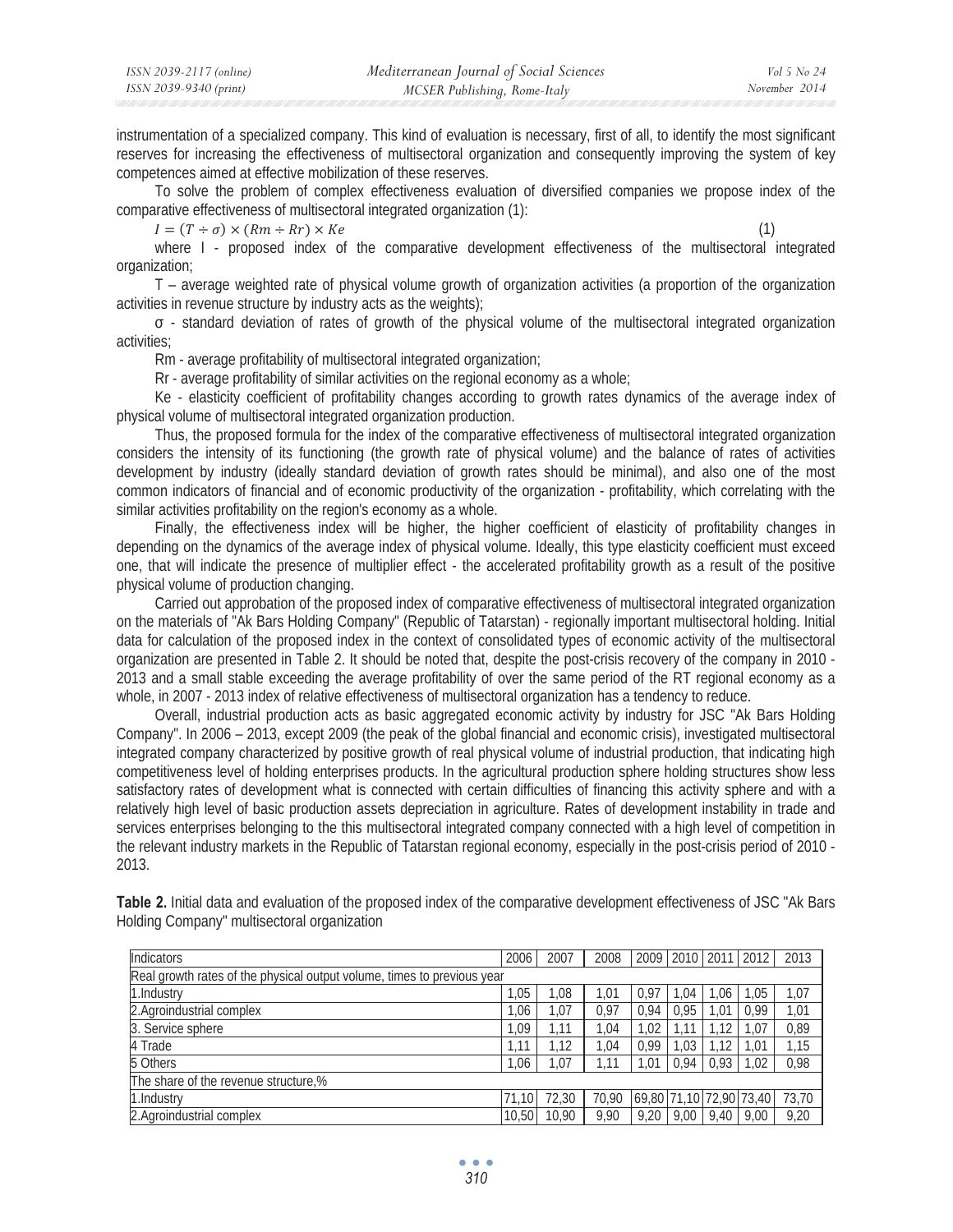| 3. Service sphere                                                                                                                                    | 3,20 | 3,10  | 2.90  | 2.80 | 2.60                    | 2.70 | 2.60 | 2,60  |
|------------------------------------------------------------------------------------------------------------------------------------------------------|------|-------|-------|------|-------------------------|------|------|-------|
| 4 Trade                                                                                                                                              | 9.60 | 10.40 | 10.80 |      | 10.60 10.90 11.20 11.30 |      |      | 12,50 |
| 5 Others                                                                                                                                             | 5,60 | 3,30  | 5.50  | 7.60 | 6.40                    | 3.80 | 3.70 | 2,00  |
| Average weighted rate, times (T)                                                                                                                     | 1.06 | 1,08  | .02   | 0.97 | 1.03                    | .06  | 1.04 | 1,07  |
| Standard deviation of rates of growth $(\sigma)$                                                                                                     | 0.02 | 0.01  | 0.03  | 0.02 | 0.04                    | 0.04 | 0.02 | 0,05  |
| The profitability of multisectoral integrated organization 's attitude to<br>the average profitability by the Republic of Tatarstan, times (Rm / Rr) | 1,02 | 1.05  | 1.07  | 1.04 | 1.03                    | 1.10 | 1.04 | 1.03  |
| Elasticity coefficient of profitability changes according to growth rates<br>dynamics of the average index of physical volume (Ke)                   | A    | 1,01  | 1.09  | 1.11 | 1.04                    | 1.08 | 1.04 | 1,00  |
| Index of the comparative development effectiveness of the<br>multisectoral integrated organization (I)                                               | Χ    | 81.94 | 42.02 |      | 64,56 30,33 33,86 53,64 |      |      | 23.85 |

Sustained excess average level of profitability in the holding of the average profitability in the Republic of Tatarstan regional economy as a whole indicates the effectiveness of investigated multisectoral integrated company.

The main reasons for the decline of the comparative effectiveness of multisectoral integrated structures index of the JSC "Ak Bars Holding Company" in 2007 - 2013, as shown in Table 2, are:

- the standard deviation of the activities growth rates substantial increase in 2006 2013 indicates the lack of balance in the organization development by industry and the inadequacy of using the potential of production integration between enterprises belonging to the holding company;
- not high enough (though somewhat greater than unity) coefficient of elasticity of profitability depending on changes in the physical volume of production, that indicating substantial absence of a multiplier effect on income and profitability of the investigated organization.

Accordingly, to improve the efficiency investigated multisectoral organization should develop competencies related to the integration of activities within the organization, to develop the production-process chains (industry - trade, agriculture - light industry - trade), to orient holding service industries companies for complex maintenance, in the first place, needs of different economic activities enterprises. This will allow to reduce the level of the growth rates standard deviation and, consequently, to increase the level of effectiveness of multisectoral organization in the medium term.

At the same time, ideally, integration between departments multisectoral integrated company must be diverse, include both strong industrial and technological relations and joint investment and infrastructure projects, innovative initiatives, general educational and social programs. This kind of diverse integration, as a rule, is the most strategically stable.

To increase the elasticity of profitability depending on changes in the rates of change of production volume appropriate to develop and adopt new complex intraorganizational program of consistent cost reduction: through the development of budgeting, thrifty manufacturing, optimization of flow processes within the holding company, the introduction of a unified ERP-system of control over industrial, financial and commercial processes.

# **4. Conclusions**

In general, developed classification of multisectoral integrated organizations key competences by the most significant economic and management features allows more exactly differentiate multisectoral corporation's competences and to identify their specific depending on trends in enterprise integration.

The proposed index of comparative efficiency of multisectoral integrated organization allows comprehensively assess the multisectoral company development effectiveness in the dynamics, as well as to compare similar by industry activities structures diversified organizations with each other. In addition, on the basis of this index it is possible to identify the most significant reserves to enhance the functioning and development of multisectoral organization (problem areas that impede improve the efficiency) and to develop measures for improving organization's key competences aimed at effective mobilization mentioned reserves to improve efficiency.

It should be noted that during the formation of multisectoral integrated organization's key competences should also take into account the factors of the institutional order. From the extent to which the development of multisectoral organization meets the requirements of the existing formal and informal social and economic institutions, such as, in particular, the institute of corporate governance, public-private partnership institute, elites institute, requirements for quality and quantity of generated and realized multisectoral organization competences depend directly.

In addition, using for the analysis of the characteristics and problems of interaction structures within the multisectoral company of economic and mathematical instruments of neoinstitutional economy, in particular the theory of